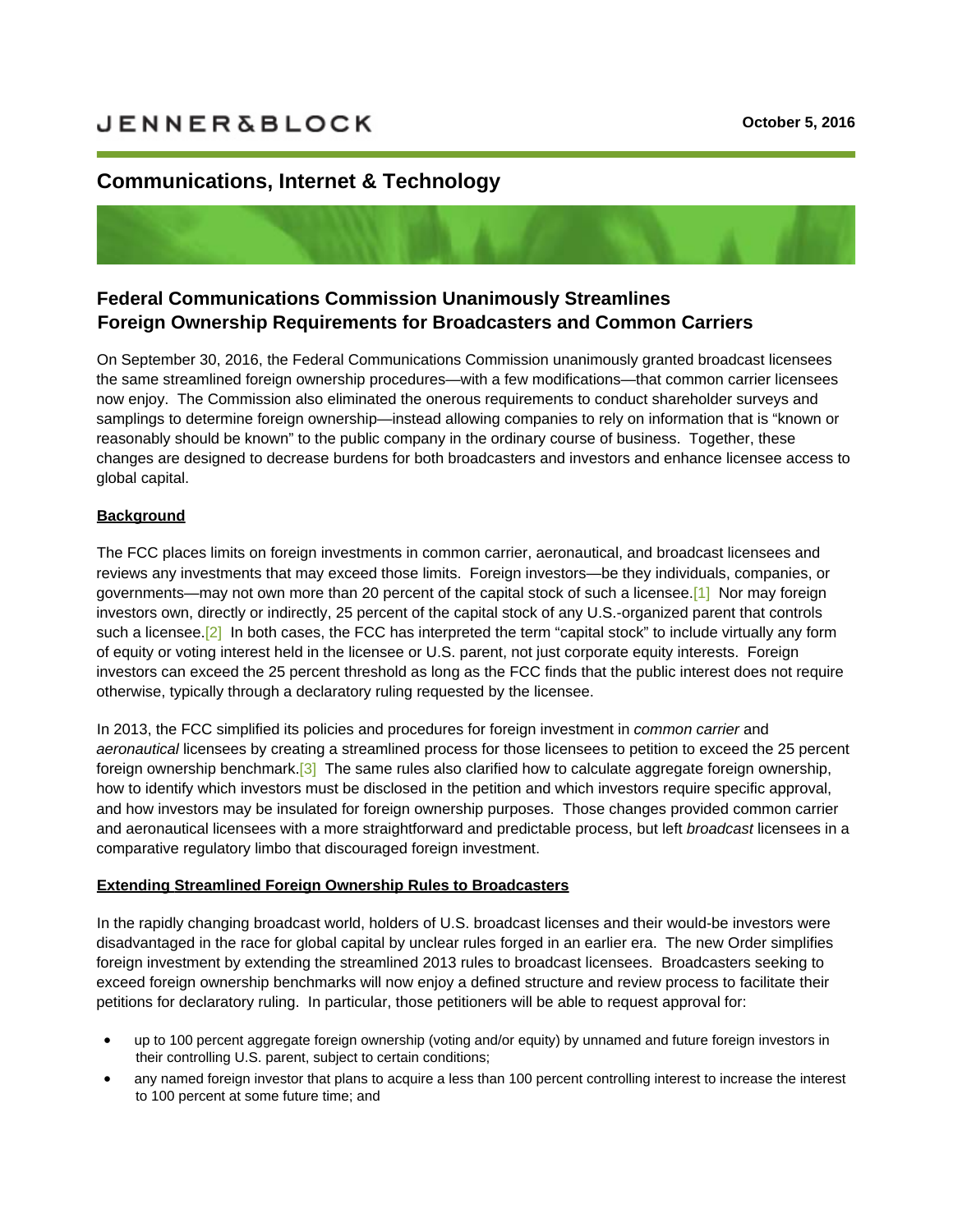any non-controlling named foreign investor to increase its voting and/or equity interest up to a non-controlling interest of 49.99 percent in the future[.\[4\]](#page-0-0)

<span id="page-1-0"></span>The Commission also made specific modifications to the new requirements to increase synergy with broadcasters' existing ownership obligations. Broadcasters may now:

- <span id="page-1-1"></span>rely on the existing broadcast attribution criteria to determine whether a particular investor requires disclosure;[\[5\]](#page-0-0)
- <span id="page-1-2"></span>· seek specific approval for foreign investors with a greater than 5 percent interest—or, in some cases, 10 percent—in the U.S. parent[;\[6\]](#page-0-0)
- <span id="page-1-4"></span><span id="page-1-3"></span>rely on existing broadcast insulation criteria, which will also apply to cross-ownership[,\[7\]](#page-0-0) to determine whether a foreign investor requires specific approval and or is considered insulated[;\[8\]](#page-0-0) and
- apply declaratory rulings to after-acquired broadcast licenses, regardless of broadcast service or geographic area[.\[9\]](#page-0-0)

# <span id="page-1-5"></span>**New Methodology for Common Carriers and Broadcasters to Determine Foreign Ownership**

<span id="page-1-6"></span>In addition, the Order streamlines the process for determining foreign ownership levels. A broadcaster or common carrier controlled by a U.S. public company may now determine its aggregate foreign ownership by relying on information that is "known or reasonably should be known" to the public company in the ordinary course of business.[\[10\]](#page-0-0) This new method allows public companies to identify interest-holders using information such as the beneficial ownership information reported in SEC forms, shares registered with the company and held by directors and employees, and other information known in the ordinary course.[\[11\]](#page-0-0) This eliminates the need for burdensome surveys and also, in practice, eliminates the Commission's previous presumption that unknown shareholders were foreign.[\[12\]](#page-0-0)

<span id="page-1-9"></span><span id="page-1-8"></span><span id="page-1-7"></span>The Order also provides new guidance on how to determine whether an identified interest-holder is "foreign." For directors, officers, and employees, the public company should rely on internal surveys; for other registered interest-holders it should generally rely on publicly available information or try to make direct inquiries of any "known or reasonably should be known" interest-holders whose information is not already available.[\[13\]](#page-0-0) The Order provides additional detail on the application of these and other requirements.

[\[3\]](#page-0-3) See Foreign Ownership Policies for Common Carrier and Aeronautical Radio Licensees, Second Report and Order, 28 FCC Rcd 5741 (2013).

[\[4\]](#page-1-0) Order at ¶ 15.

[\[5\]](#page-1-1) Order at ¶¶ 18-21; see 47 C.F.R. § 73.3555.

[\[6\]](#page-1-2) Order at ¶¶ 22-24.

- [\[7\]](#page-1-3) See 47 C.F.R. § 73.3555 n. 2(f).
- [\[8\]](#page-1-4) Order at ¶¶ 24, 28.
- [\[9\]](#page-1-5) Order at ¶¶ 31-32.

[\[10\]](#page-1-6) Order at ¶ 44.

[\[11\]](#page-1-7) Order at **¶** 46-52.

[\[12\]](#page-1-8) Order at ¶ 88. The Order allows that a privately held entity may rely on the new methodology if, in a particular case, there are significant impediments that prevent the privately held entity from conducting an up-the-chain analysis to ascertain all of its indirect ownership interests, including non-voting equity interests held by remote insulated investors.

[\[13\]](#page-1-9) Order at ¶¶ 58-59.

[<sup>\[1\]</sup>](#page-0-1) 47 U.S.C. § 310(b)(3).

[<sup>\[2\]</sup>](#page-0-2) 47 U.S.C. § 310(b)(4).